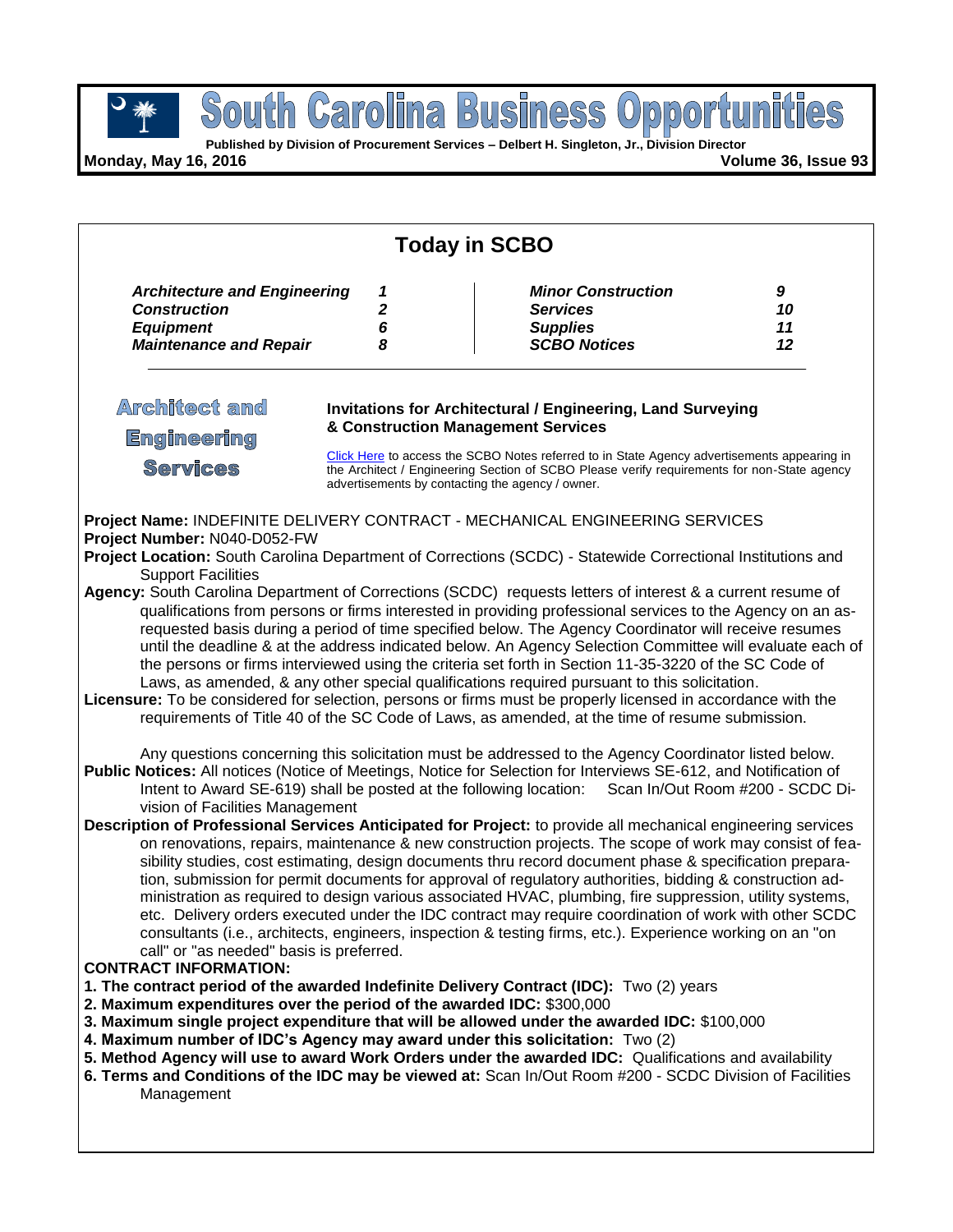| <b>Monday, May 16, 2016</b> | Volume 36, Issue 93 |
|-----------------------------|---------------------|
|                             |                     |

**Note:** Interested persons & firms should submit a current standard federal form 330. The name & contact information, including email, of a primary contact; a certification stating whether the person or firm is a resident of SC (see SC code section 11-35-3215)**.** And the following

**Additional Information:** Provide previous work experience for "on call" or "as needed" basis projects for the last fice years. Seven (7) copies of the submittal & one complete digital copy in Adobe Acrobat PDF on either a CD, DVD or flash drive. The PDF is to be identical in content to the printed submittal.

To submit confidential information, see [http://procurement.sc.gov/PS/general/scbo/SCBO\\_notes\\_130322.pdf](http://procurement.sc.gov/PS/general/scbo/SCBO_notes_130322.pdf) In accordance with the SC Green Purchasing Initiative, submittals cannot exceed 25 pages, front & back, including covers, which must be soft – no hard note books. The Standard Federal Form is not included in this count.

**All Written Communications With Parties Submitting Information:** will be via email. **Resume Deadline Date:** 6/2/2016 **Time:** 3:00pm **Number of Copies:** Seven (7).Agency will not accept submittals via email. **Agency:** South Carolina Department of Corrections (SCDC) **Agency Project Coordinator:** Dan Purini **Title:** Project Coordinator **Address:** Division of Facilities Management, 4322 Broad River Road, Columbia, SC 29210 **E-mail:** [purini.dan@doc.sc.gov](mailto:purini.dan@doc.sc.gov) **Telephone:** 803-896-1707, Fax: 803-896-1700

Comstruction

#### **Invitations for Construction Bids**

Please verify requirements for non-State agency advertisements by contacting the agency / owner. Projects expected to cost less than \$50,000 are listed under the Minor Construction heading.

**Project Name:** ALTERATIONS TO EAST COOPER MONTESSORI CHARTER SCHOOL PHASE TWO **Project Number:** 16-CMG-B-020

**Project Location:** 1120 Rifle Range Road, Mt. Pleasant, SC 29464

**Bid Security Required:** Yes **Performance Bond Required:** Yes **Payment Bond Required:** Yes **Description of Project:** ALTERATIONS TO EAST COOPER MONTESSORI CHARTER SCHOOL – PHASE

TWO, includes renovation of select portions of the school in two separate buildings. Work includes, but is not limited to selective demolition, hazardous material abatement, vinyl composite tile, carpet tile, painting, masonry infill, gypsum wallboard, storefront, refinish wood cabinets, plastic laminate counter tops, refinish wood doors, suspended ceiling systems, room signage, marker boards, toilet accessories, ornamental fence and miscellaneous mechanical/electrical/plumbing.

PART ONE: All work associated with classroom areas (AREAS A and B), and all work not included in PART TWO.

PART TWO: All work associated with Entry/Reception/Admin. area (AREA C) and Toilets 117/118 (AREA D), and all work not included in PART ONE.

**Bidding Documents / Plans May Be Obtained From:** Duncan Parnell, Inc. @ dpibidroom.com **Plan Deposit:** Cost of Reproduction

**In Addition To The Above Official Source(s) Bidding Documents / Plans Are Also Available At:** The Program Manager: Cumming Construction Management, Inc., 3820 Faber Place Drive, Suite 600, N. Charleston, SC 29405

**Architect/Engineer:** John Ciccarelli Architect, LLC

**A/E Contact:** John Ciccarelli

**A/E Address:** 337 Molasses Lane, Mt. Pleasant, SC 29464

**A/E E-mail:** [john@jcarchitect.net](mailto:john@jcarchitect.net)

**A/E Telephone:** 843-224-5233

**Agency/Owner:** Charleston County School District (Program Manager: Cumming Construction Management, Inc.)

**Name & Title of Agency Coordinator:** Debra Luce, Facilities Procurement Supervisor **Address:** 3999 Bridge View Drive, N. Charleston, SC 29405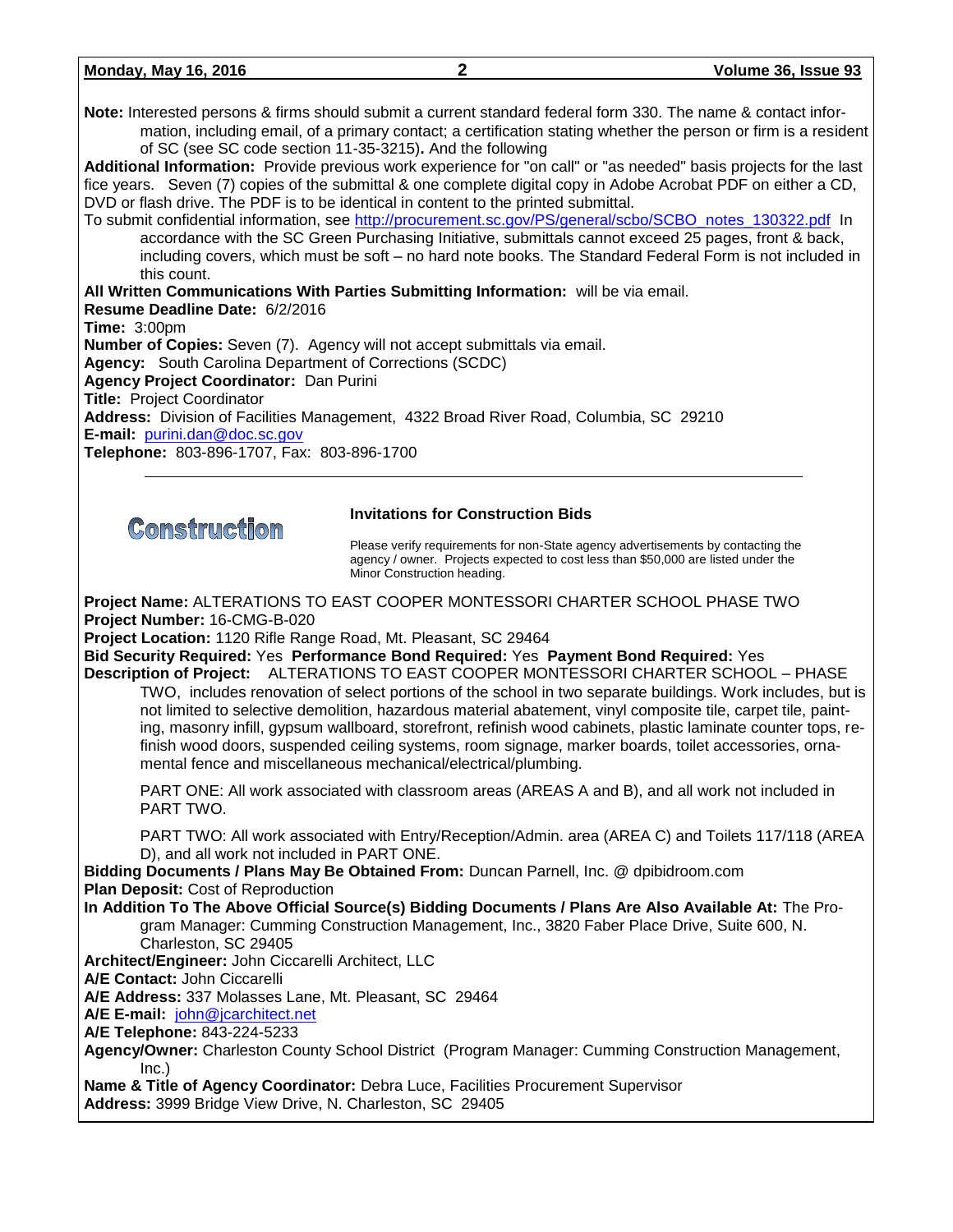#### **Monday, May 16, 2016 3 Volume 36, Issue 93**

**E-mail:** [debra\\_luce@charleston.k12.sc.us](mailto:debra_luce@charleston.k12.sc.us) **Telephone:** 843-566-8141 **Pre-Bid Conf./Site Visit:** Yes, mandatory **Pre-Bid Date/Time:** 5/24/2016 10:00am **Place:** Cumming Construction Management, Inc., 3820 Faber Place Drive, Suite 600, N. Charleston, SC 29405 **Bid Closing Date/Time:** 6/2/2016 2:00pm **Place:** Cumming Construction Management, Inc., 3820 Faber Place Drive, Suite 600, N. Charleston, SC 29405 **Hand Deliver Bids To:** Sandra Marlowe, 3820 Faber Place Drive, Suite 600, N. Charleston, SC 29405 **Project Name:** LOT 2 INTRAMURAL FIELD REPAIR **Project Number:** CUP-4002059 **Project Location:** Clemson University Main Campus **Bid Security Required:** Yes **Performance Bond Required:** Yes **Payment Bond Required:** Yes **Construction Cost Range:** \$500,000 - \$850,000 **Description of Project:** Reconstruction of an existing intramural field/event parking area including grading, subsurface drainage, storm sewer connections, sodding, and irrigation. Contractor may be subject to performance appraisal at close of project. **Bidding Documents / Plans May Be Obtained From:** <http://www.clemson.edu/facilities/capital/projects#2> **Note:** Bidders must obtain bidding Documents/Plans from the above listed source(s) to be listed as an official plan holder. Only those bidding documents / plans obtained from the source(s) are official. Bidders that rely on copies of bidding documents / plans obtained from any other source do so at their own risk. All written communications with official plan holders & bidders will be via email or website posting. **Architect/Engineer:** ADC Engineering Specialists **A/E Contact:** Larry Barthelemy, P.E. **A/E Address:** 25 Woods Lake Road, Suite 210, Greenville, SC 29607 **A/E E-mail:** [LarryB@adcengineering.com](mailto:LarryB@adcengineering.com) **A/E Telephone:** 864-751-9121 **A/E Fax:** 843-566-0162 **Note:** All questions & correspondence concerning this Invitation to Bid shall be addressed to the A/E. **Agency/Owner:** Clemson University **Name & Title of Agency Coordinator:** Philip Addington **Address:** 310 Klugh Avenue, Clemson, SC 29634 **E-mail:** [padding@clemson.edu](mailto:padding@clemson.edu) **Telephone:** 864-643-6164 **Fax:** 864-656-0793 **Pre-Bid Conf./Site Visit:** Yes, non-mandatory **Pre-Bid Date/Time:** 5/24/2016 11:00am **Place:** Gentry Hall, 191 Old Greenville Hwy, Clemson, SC **Bid Closing Date/Time:** 6/1/2016 2:00pm **Place:** Gentry Hall, 191 Old Greenville Hwy, Clemson, SC **Deliver Bids To:** Pat Crowther, P.E., Gentry Hall, 191 Old Greenville Highway, Clemson, SC 29634-5952 **Project Name:** RIVER STREET PUMP STATION AND FORCE MAIN

**Project Number:** 040025.05 **Project Location:** Lyman, SC **Bid Security Required:** Yes **Performance Bond Required:** Yes **Payment Bond Required:** Yes **Construction Cost Range:** \$600k - \$800k **Description of Project:** Project includes installation of a new duplex submersible pump station, approximately 2,400 linear feet of 10" DIP force main, approximately 1,000 linear feet of 12" – 18" gravity sewer, and associated appurtenances. This project is being funded by a loan from the State Revolving Fund and bid-

ders must comply with all state and federal requirements identified in the bid documents – including Davis-Bacon and "American Iron and Steel" Provisions. There are disadvantages business enterprise (DBE) goals and prospective bidders must implement procedures that ensure that DBE firms are given opportunities for meaningful participation if subcontracts are awarded.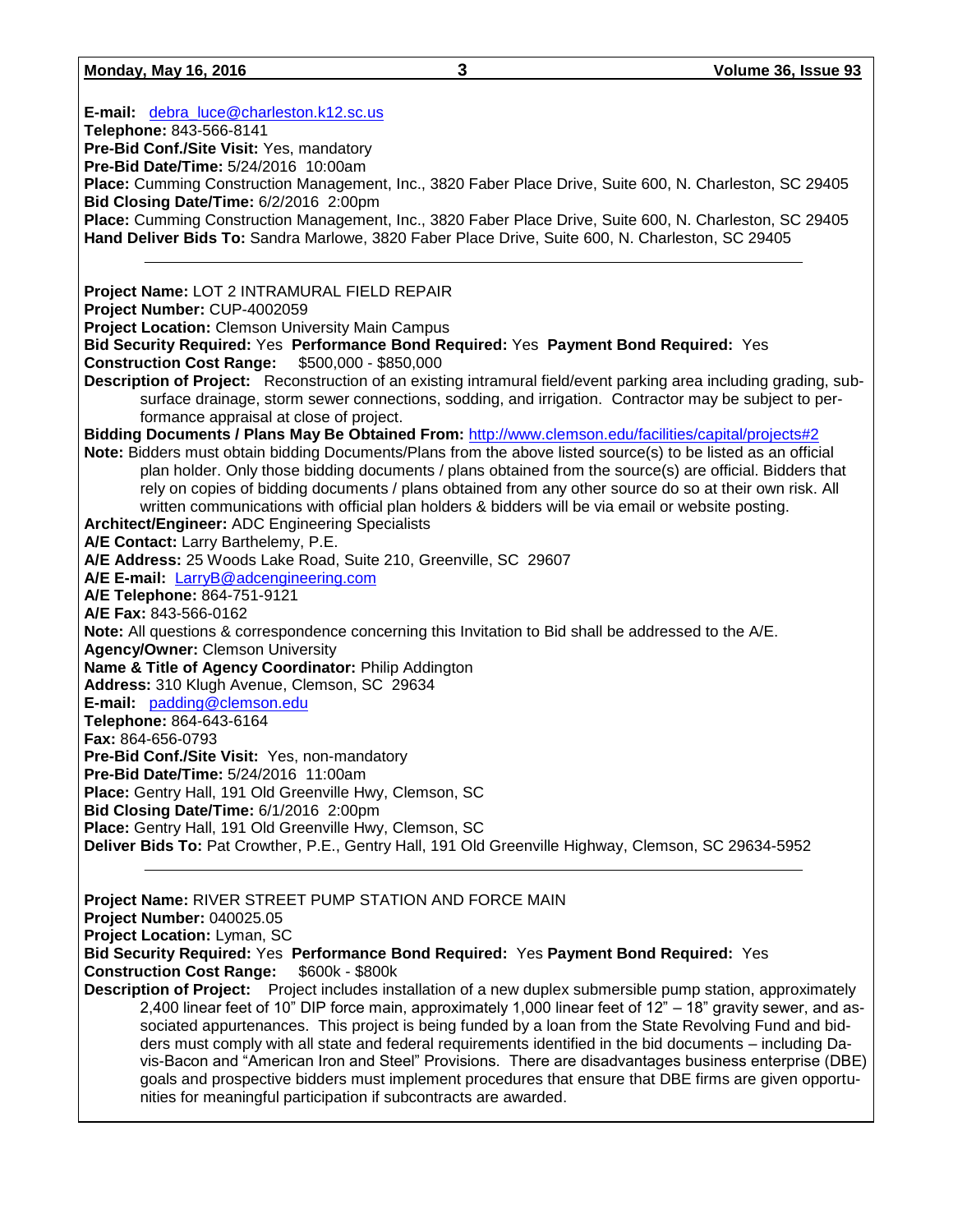| Bidding Documents / Plans May Be Obtained From: Documents-GWD@davisfloyd.com. All bidders shall be              |
|-----------------------------------------------------------------------------------------------------------------|
| registered Document Holders with Davis & Floyd, Inc. in order to be on the bona fide bidders list. Elec-        |
| tronic copies of the Contract Documents may be obtained by emailing Documents-                                  |
| GWD@davisfloyd.com.                                                                                             |
| Plan Deposit: \$200.00, nonrefundable                                                                           |
| In Addition To The Above Official Source(s) Bidding Documents / Plans Are Also Available At: Hard copies        |
| of the plans and specs will also be available by a request in writing to Davis & Floyd, Inc., Post Office       |
| Drawer 428, Greenwood, SC 29648. There is no fee for plans and specs that are obtained electronically           |
| by emailing Documents-GWD@davisfloyd.com. A non-refundable fee of \$200 will be required for each               |
| hard copy set of Drawings and other Contract Documents taken.                                                   |
| Architect/Engineer: Davis & Floyd, Inc.                                                                         |
| A/E Contact: Danny Ware, P.E.                                                                                   |
| A/E Address: Post Office Drawer 428, Greenwood, SC 29648                                                        |
| A/E E-mail: dware@davisfloyd.com A/E Telephone: 864-229-5211 A/E Fax: 864-229-7844                              |
| Note: All questions & correspondence concerning this Invitation to Bid shall be addressed to the A/E.           |
| Agency/Owner: Town of Lyman                                                                                     |
| Name & Title of Agency Coordinator: Scott Miller                                                                |
| Address: 81 Groce Road, Lyman, SC 29635                                                                         |
| E-mail: smiller@lymansc.gov                                                                                     |
| Telephone: 864-439-3453                                                                                         |
| Fax: 864-439-9050                                                                                               |
| Pre-Bid Conf./Site Visit: Yes, mandatory                                                                        |
| Pre-Bid Date/Time: 6/2/2016 2:00pm                                                                              |
| Place: Lyman Town Hall, 81 Groce Road, Lyman, SC                                                                |
| Bid Closing Date/Time: 6/16/2016 2:00pm                                                                         |
| Place: Lyman Town Hall, 81 Groce Road, Lyman, SC                                                                |
| Deliver Bids To: Scott Miller, Public Works Director, 81 Groce Road, Lyman, SC 29365                            |
|                                                                                                                 |
|                                                                                                                 |
|                                                                                                                 |
| Project Name: SCDOT SECONDARY ROADS RESURFACING                                                                 |
| Project Number: CTC-08                                                                                          |
| <b>Project Location: Colleton County</b>                                                                        |
| Bid Security Required: Yes Performance Bond Required: Yes Payment Bond Required: Yes                            |
| <b>Description of Project:</b> The project consists of resurfacing approximately 13.40 miles of SCDOT secondary |
| roads throughout Colleton County. The project is comprised of 7 roads. At each location, the road is to be      |
| widened two (2) feet on both sides, patched, milled, resurfaced, and striped as specified in the plans.         |
| Road widths vary and are specified on the plans. Utilities may be present along certain roads. It will be       |
| the responsibility of the contractor for coordination with the local utility providers and for making the nec-  |
| essary adjustments. All road work is to be performed within the existing Right-of-Way of the road.              |
| Bidding Documents / Plans May Be Obtained From: colletoncounty.org                                              |
| A/E Contact: Carla Harvey                                                                                       |
| A/E Address: 113 Mable T. Willis Blvd., Walterboro, SC 29488                                                    |
| A/E E-mail: charvey@colletoncounty.org A/E Telephone: 843-782-3104                                              |
| Note: All questions & correspondence concerning this Invitation to Bid shall be addressed to the A/E.           |
| <b>Agency/Owner: Colleton County Transportation Commission</b>                                                  |
| Name & Title of Agency Coordinator: Kaye B. Syfrett                                                             |
| Address: 113 Mable T. Willis Blvd., Walterboro, SC 29488                                                        |
| E-mail: ksyfrett@colletoncounty.org Telephone: 843-782-0504                                                     |
| Pre-Bid Conf./Site Visit: Yes, non-mandatory                                                                    |
| Pre-Bid Date/Time: 5/24/2016 1:00pm                                                                             |
| Place: 113 Mable T. Willis Blvd., Walterboro, SC 29488                                                          |
| Bid Closing Date/Time: 6/22/2016 11:00am                                                                        |
| Place: 113 Mable T. Willis Blvd., Walterboro, SC 29488                                                          |
| Deliver Bids To: Kaye B. Syfrett, 113 Mable T. Willis Blvd., Walterboro, SC 29488                               |

**Monday, May 16, 2016 4 Volume 36, Issue 93**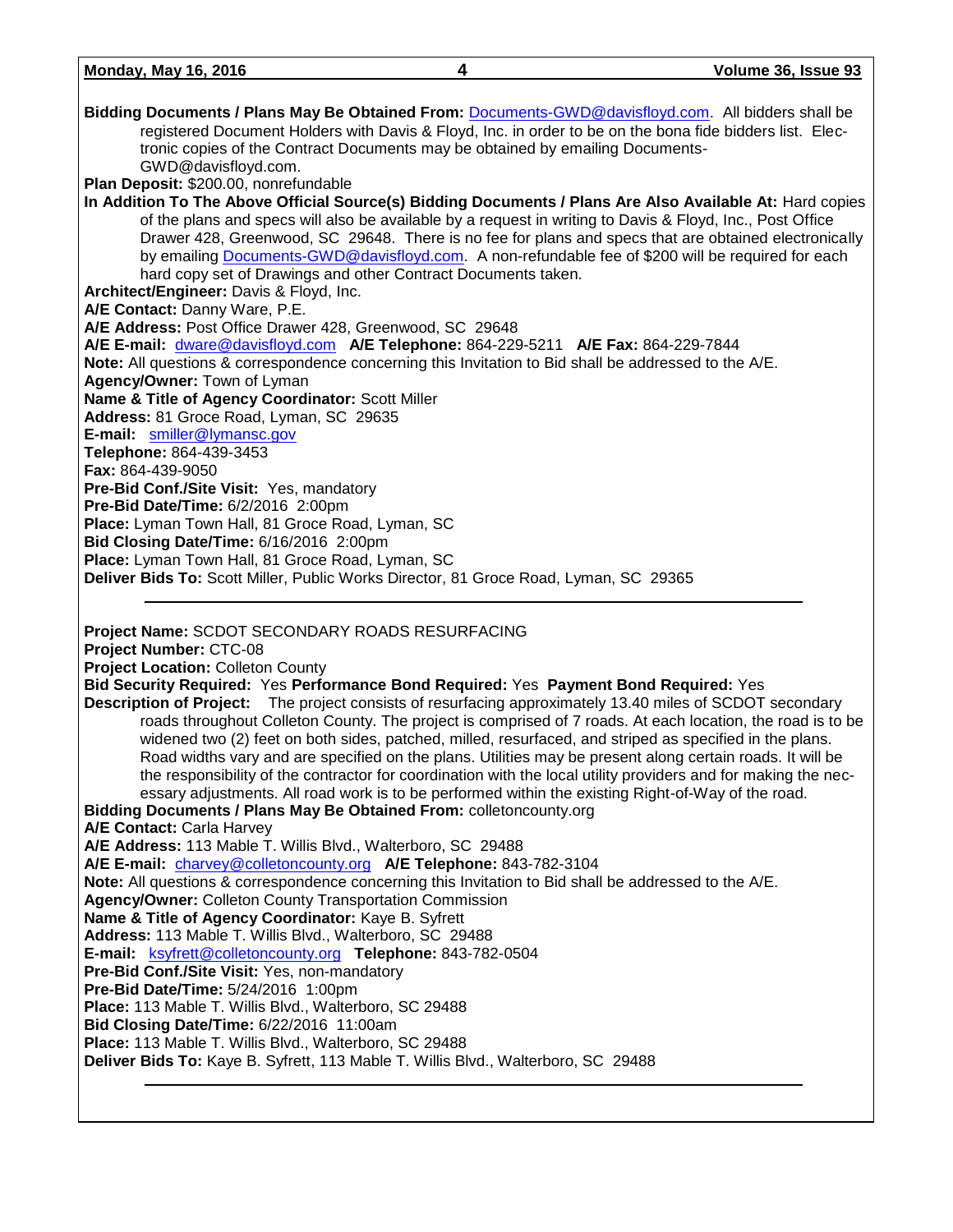#### **REPAIR RESIDENTIAL HOUSE**

The City of Spartanburg is requesting proposals to repair a residential structure in the City of Spartanburg, located at 105 Raintree Dr., Spartanburg SC

Proposal No: 1516-06-14-01

The City of Spartanburg, hereby, notifies all proposers that it will affirmatively ensure that all disadvantaged and women's business enterprises will be afforded full opportunity to submit proposals in response to this invitation and will not be discriminated against on the grounds of gender, race, color, or national origin in consideration for an award.

The City of Spartanburg reserves the right to reject any or all proposals or to waive any informality in the qualifications process. Proposals may be held by the City of Spartanburg for a period not to exceed sixty (60) days from the date of the opening of Proposals for the purpose of reviewing the Proposals and investigating the qualifications of prospective parties, prior to awarding of the Contract. The vendor that is awarded the proposal will be required to obtain a City of Spartanburg Business License.

Pre-Bid: Tuesday, June 7, 2016 at 9:00am at the site.

Sealed Proposals shall be submitted to Carl Wright, Procurement, and Property Manager, on or before Tuesday, June 14, 2016, no later than 3:00pm, City Hall, 145 W. Broad Street, at which time they will be publicly opened and read aloud in the Training Room. Technical question regarding the scope of services should be directed to Lynn Coggins, Construction Project Administrator, and City of Spartanburg at 864-596-2914. Proposals can be hand delivered or mailed to the following address:

#### **City of Spartanburg PO Box 5107 145 W. Broad Street Spartanburg, SC 29304 Attn: Procurement and Property Division**

For further information and complete Proposal Package, please contact the Procurement and Property office at 864-596-2049. Complete proposal package also available at www.cityofspartanburg.org by following the links for Invitations for bids.

#### **CWEEC SIDEWALKS AND ADA RAMPS -- LEXINGTON CO. SCHOOL DIST. 2 – SOLICITATION NO. 16-021**

**Description:** Lexington County School District Two will receive sealed bids from qualified bidders for the proposed CWEEC Sidewalk and ADA Ramp Project until 2:00pm, May 31, 2016, at the Lexington County School District Two, District Education Center, 715 Ninth Street, West Columbia, SC.

**Architect of Record:** Boomerang Design, 1070 South Lake Drive, Suite J, Lexington, SC 29072

**Bidding Documents:** Bidding documents, consisting of drawings, specifications, instructions and forms may be obtained electronically, at no cost to Prime Bidders. Electronic copies of the documents (.pdf format) are available by emailing [tshealy@lex2.org.](mailto:tshealy@lex2.org) To receive electronic documents the Prime Bidder must submit a letter of interest with contact information including email address.

**Pre-Bid Conference:** A pre-bid conference for all bidders will be held at the CWECC, 739 Pine Ridge Drive, West Columbia, SC 29172 on May 23, 2016 at 10:00am. All prospective bidders are encouraged to attend.

**Bid Bond:** All bids are to be accompanied by a bid bond, certified check or cashier's check in the amount of 5% of the bid amount.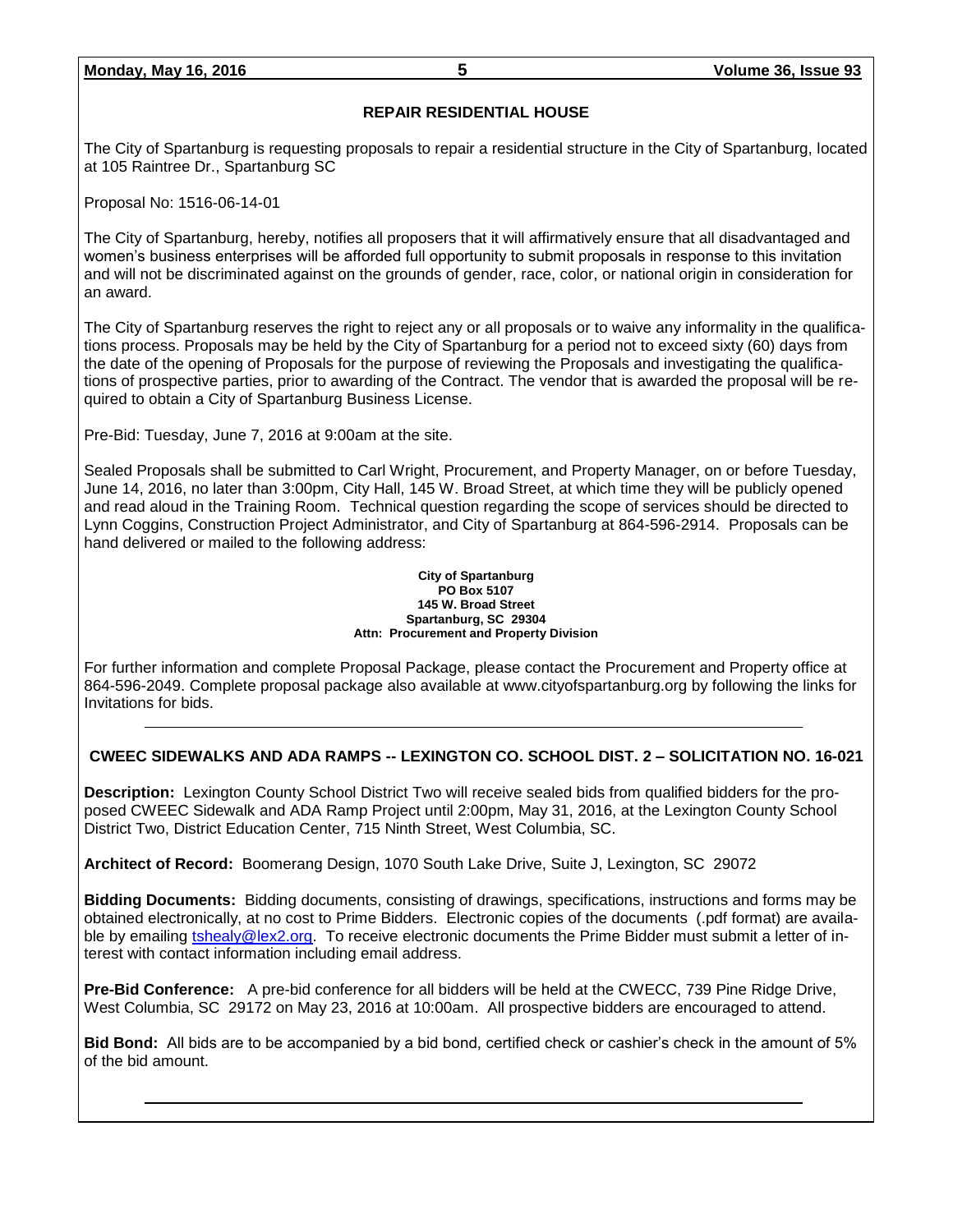#### **(Note: Re-advertised to exclude bidding information erroneously placed in original May SCBO ad)**

**Project Name:** PROFESSIONAL ENGINEERING DESIGN SERVICES FOR PEER REVIEW AND COMMISSIONING SERVICES FOR FIVE (5) DESIGN-BUILD PROJECTS

**Project Number:** 1516-52AH

**Project Location:** Various Locations within Horry County Schools as detailed in the RFQ

**Description of Project:** The District is soliciting qualifications from Engineering Design firms to perform Professional Engineering Design Services for Peer Review and Commissioning Services for Five (5) Design-Build projects identified as: the new Socastee Elementary School, the new Carolina Forest Elementary School, the new Myrtle Beach Middle School, the new Socastee Middle School, and the new St. James Intermediate Schools within the Horry County School District.

**Description of Professional Services Anticipated for Project:** The design services will include a Peer Review of the High Performance Energy characteristics of the design, the commissioning of the projects, and the management of the overall commissioning process.

**Additional Short-List Criteria:** Prior Performance and Related Experience on Similar Projects; Principal/Offeror Technical Expertise & Experience; Commissioning Services; Accessibility of Principal/Offeror and District Committement; Recent, Current, and Projected Workloads of the Firms; and, Creativity and Insight Related to the Project.

**ALL Solicitation Documents Can Be Found At The Following Website:**

<http://apps.hcs.k12.sc.us/apps/protrac/>

**All Written Communications With Parties Submitting Information:** Will be via email **Resume Deadline Date:** 6/1/2016 **Time:** 3:00pm **Number of Copies:** 6 Agency will not accept submittals via email. **Agency:** Horry County Schools **Agency Project Coordinator:** Ara I. Heinz **Title:** Procurement Specialist **Address:** 335 Four Mile Rd., PO Box 260005, Conway, SC 29526-6005 **E-mail:** [aheinz@horrycountyschools.net](mailto:aheinz@horrycountyschools.net) **Telephone:** 843-488-6930 **Fax:** 843-488-6945

# Equipment

**Description:** BIPOTENTIOSTAT BUNDLE AND ELECTRODE ROTATOR **Solicitation No.:** CCU-9300126 **Delivery Point:** Coastal Carolina University, Conway, SC **Submit Offer By:** 6/3/2016 2:00pm **Purchasing Entity:** Coastal Carolina University, Procurement Services, PO Box 261954, Conway, SC 29528- 6054 **Buyer:** Steven Glenn, 843-349-2736 / [sglenn@coastal.edu](mailto:sglenn@coastal.edu) **Download Solicitation From:** <https://bids.sciquest.com/apps/Router/PublicEvent?CustomerOrg=CoastalCarolina>

**Description:** FAIRFIELD COUNTY IS SOLICITING COMPETITIVE BIDS FOR INTERNATIONAL GRILLE GUARDS TO INCLUDE INSTALLATION AND ONE DODGE 4500 **Solicitation No.:** 0516 Grille Guard EMS **Delivery Point:** 100 Tidewater Drive, Winnsboro, SC 29180 **Submit Offer By:** 6/7/2016 10:00am **Purchasing Entity:** Fairfield County Council PO Drawer 60, 350 Columbia Road, Winnsboro, SC 29180 **Buyer:** Sheila Pickett, 803-635-1415, [sheila.pickett@fairfield.sc.gov](mailto:sheila.pickett@fairfield.sc.gov) **Download Solicitation From:** [www.fairfieldsc.com](http://www.fairfieldsc.com/)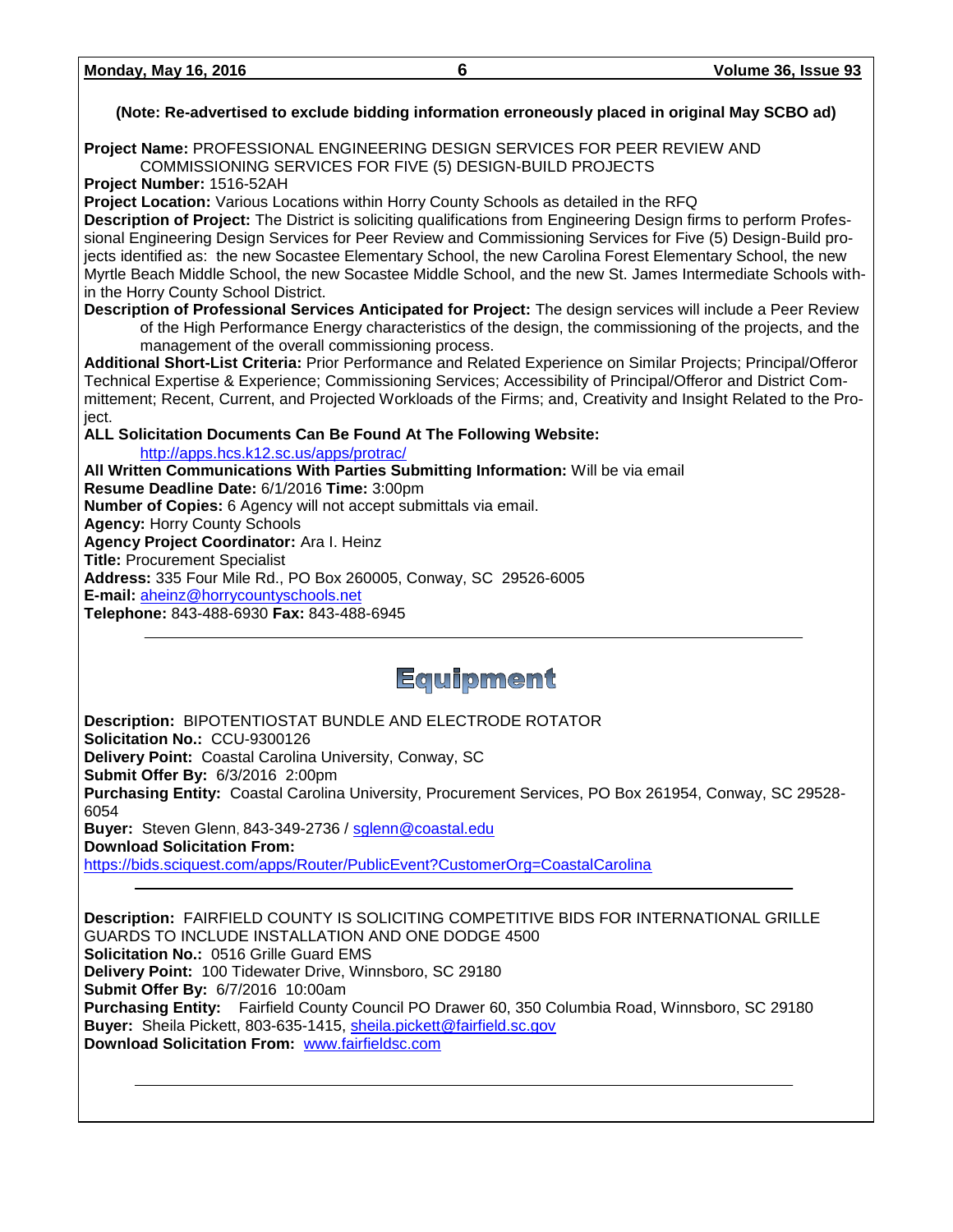#### **Monday, May 16, 2016 7 Volume 36, Issue 93**

**Description:** INSTRUMENT CAPABLE OF MEASURING TOTAL TRANSMITTANCE, TRANSMISSION HAZE, AND CLARITY OF POLYMERIC FILM MATERIALS. **Solicitation No.:** 74590318 **Delivery Point:** Clemson, SC **Submit Offer By:** 5/26/2016 11:00am **Purchasing Entity:** Clemson University, Procurement Services, Administrative Services Bldg.,108 Perimeter Rd., Clemson, SC 29634 **Buyer:** Tammy D. Crooks, [duncant@clemson.edu,](mailto:duncant@clemson.edu) 864-656-0641 **Direct Inquiries To:** [duncant@clemson.edu](mailto:duncant@clemson.edu) **Download Solicitation From:** Online solicitations only. Solicitations can be viewed at <https://clemson.ionwave.net/CurrentSourcingEvents.aspx> **Description:** FAIRFIELD COUNTY IS SOLICITING SEALED COMPETITIVE BIDS FOR THE PURCHASE OF

ONE (1) PREFABRICATED MOBILE HOME, TO HOUSE THE EMERGENCY MEDICAL SERVICES SOUTHEASTERN STATION. **Solicitation No.:** RFB 1016 Mobile Home **Submit Offer By:** 6/7/2016 11:00am **Purchasing Entity:** Fairfield County Council P.O. Drawer 60, 350 Columbia Road, Winnsboro, SC 29180 **Buyer:** Sheila Pickett, CPPB **Direct Inquiries To:** 803-635-1415 **Download Solicitation From:** [www.fairfieldsc.com](http://www.fairfieldsc.com/)

**Description:** THE SCHOOL DISTRICT OF PICKENS COUNTY IS ACCEPTING QUOTES FOR AN ANGELO PRO COMBI OVEN FOR PICKENS ELEMENTARY SCHOOL.

**Solicitation Number:** 116-47-5-25

**Deadline for Questions:** May 20, 2016 before 10:00am. All questions should be emailed to [JoLynMauld](mailto:JoLynMauldin@pickens.k12.sc.us)[in@pickens.k12.sc.us](mailto:JoLynMauldin@pickens.k12.sc.us)

**Due Date/Time:** May 25, 2016 at 10:00am

**Submit to:** School District of Pickens County, Attn: Kate Wilson, Coordinator of Procurement, School District of Pickens County, 1348 Griffin Mill Road, Easley, SC 29640

**Inquiries**: [JoLynMauldin@pickens.k12.sc.us](mailto:JoLynMauldin@pickens.k12.sc.us)

**Bid Requests:** [www.pickens.k12.sc.us](http://www.pickens.k12.sc.us/) ; Departments; Procurement; and Solicitations & Awards; Print Solicitation

#### **GENERATOR -- SPARTANBURG WATER SYSTEM**

The Spartanburg Water System Commission will accept proposals for the purchase and installation of a 125 KW Cummins Generator with Automatic transfer switch. Proposals will be accepted at the Spartanburg Water Purchasing/Inventory Control Dept., 345 South Ave., Spartanburg, SC 29306 until Wednesday, June 8th, 2016 at 2:00pm, at which time they will be opened and publicly read. It is highly recommended that you attend the Pre-Bid Meeting and Site visit held at 10:00am, Wednesday May 25, 2016 at the 390 Spartanburg Water Works Road Chesnee, SC 29323. RB Simms Water Treatment training room.

Copies of Proposal Documents may be obtained by contacting John McKinnon at the Purchasing Office of Spartanburg Water, 345 South Avenue, Spartanburg, SC 29306, telephone 864-598-7226, [jmckin](mailto:jmckinnon@spartanburgwater.org)[non@spartanburgwater.org.](mailto:jmckinnon@spartanburgwater.org)

In its sole discretion, Spartanburg Water System reserves the right to accept or reject any and all proposals.

It is the policy of Spartanburg Water System that local Minority and Women Owned Enterprises, (MWBEs) shall be afforded the opportunity to participate fully in the overall procurement process of Spartanburg Water System. This is an equal opportunity solicitation.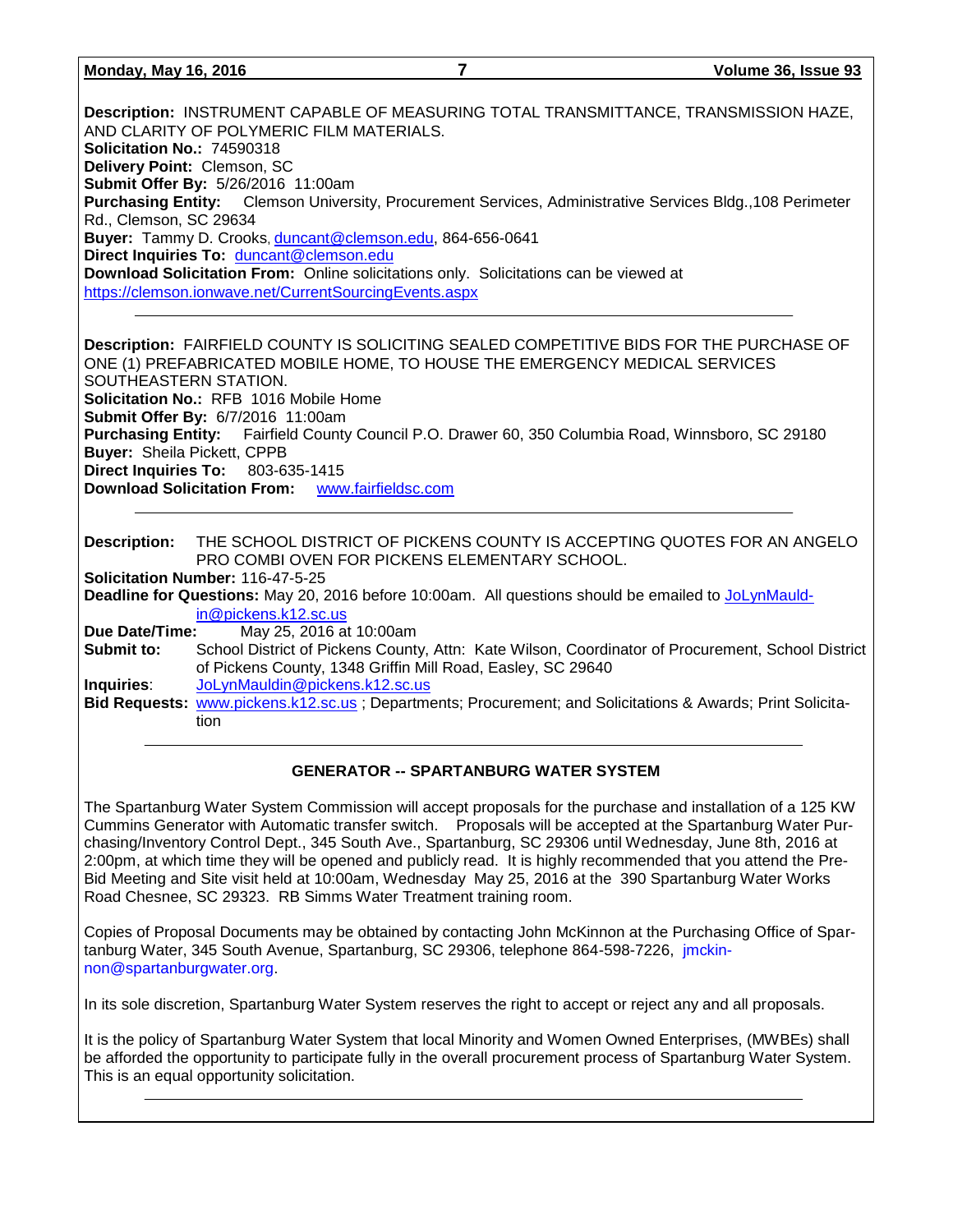|                                    |                                                                                            | $\sim$ |
|------------------------------------|--------------------------------------------------------------------------------------------|--------|
|                                    |                                                                                            |        |
| <b>Description:</b>                | THE LANCASTER COUNTY SCHOOL DISTRICT IS SEEKING SEALED BIDS FOR THE                        |        |
|                                    | PURCHASE OF KITCHEN EQUIPMENT FOR INDIAN LAND MIDDLE SCHOOL CAFETERIA                      |        |
|                                    | EXPANSION & RENOVATIONS.                                                                   |        |
| <b>Solicitation Number: 201622</b> |                                                                                            |        |
|                                    | Due Date/Time: 5/26/2016 2:00pm                                                            |        |
| Submit to:                         | Lancaster County School District, Attn: Jan Petersen, 300 S. Catawba Street, Lancaster, SC |        |
|                                    | 29720                                                                                      |        |
| <b>Inquiries:</b>                  | Jan.Petersen@lcsdmail.net                                                                  |        |
|                                    | Bid Requests: http://www.lancastercsd.com/financeprocurement/procurement-2/                |        |
|                                    |                                                                                            |        |

**Monday, May 16, 2016 8 Volume 36, Issue 93**

### **COPIER LEASE CONTRACT**

### **TRI-DEVELOPMENT CENTER OF AIKEN CO., INC. AND AIKEN CO. BOARD OF DISABILITIES**

Tri-Development Center of Aiken County, Inc. and Aiken County Board of Disabilities'' are requesting bids from qualified vendors for two copier lease contracts.

To request specifications direct inquiries to Carol Phillips at 803-642-8816 between the hours of 8:30am-4:00pm.

To submit an offer for a current bid, please send the bid to Tri-Development Center of Aiken County, Inc, PO Box 698, Aiken, SC 29802 Attention: Copier Procurement Bids.

Deadline for the written bids for the contract is Friday, May 27, 2016.

The bids for the copier lease contracts will be opened by Tri-Development Center at 1016 Vaucluse Road, Aiken, SC 29801 at 2:00pm, Friday, May 27, 2016.

Bid Due Date: 05/27/2016 – 12:00pm Bid Number: TDC2016-5D

> Tri-Development Center of Aiken County, Inc. Aiken County Board of Disabilities PO Box 698 Aiken, SC 29802

## **Maintenance and Repair**

#### **IFB NO. 16-0038 -- RESEAL/RESTRIPE PARKING LOTS (MIDDLE SCHOOLS)**

Sumter School District invites qualified vendors to submit bids to reseal and restripe the parking lots at seven (7) middle schools.

A mandatory pre-bid conference will be held at Sumter School District in the Maintenance Department, 1345 Wilson Hall Road, Sumter, SC 29150 on Friday, May 20, 2015 at 2:00pm. Afterwards, a mandatory walk-thru can be scheduled with Clyde Chan. Bid packets will be distributed to attendees at the pre-bid conference. Sealed bids will be opened on Thursday, June 2, 2016, at 2:00pm.

For direct inquires and/or questions, please contact Clyde Chan, 803-968-4106 or [clyde.Chan@sumterschools.net.](mailto:clyde.Chan@sumterschools.net)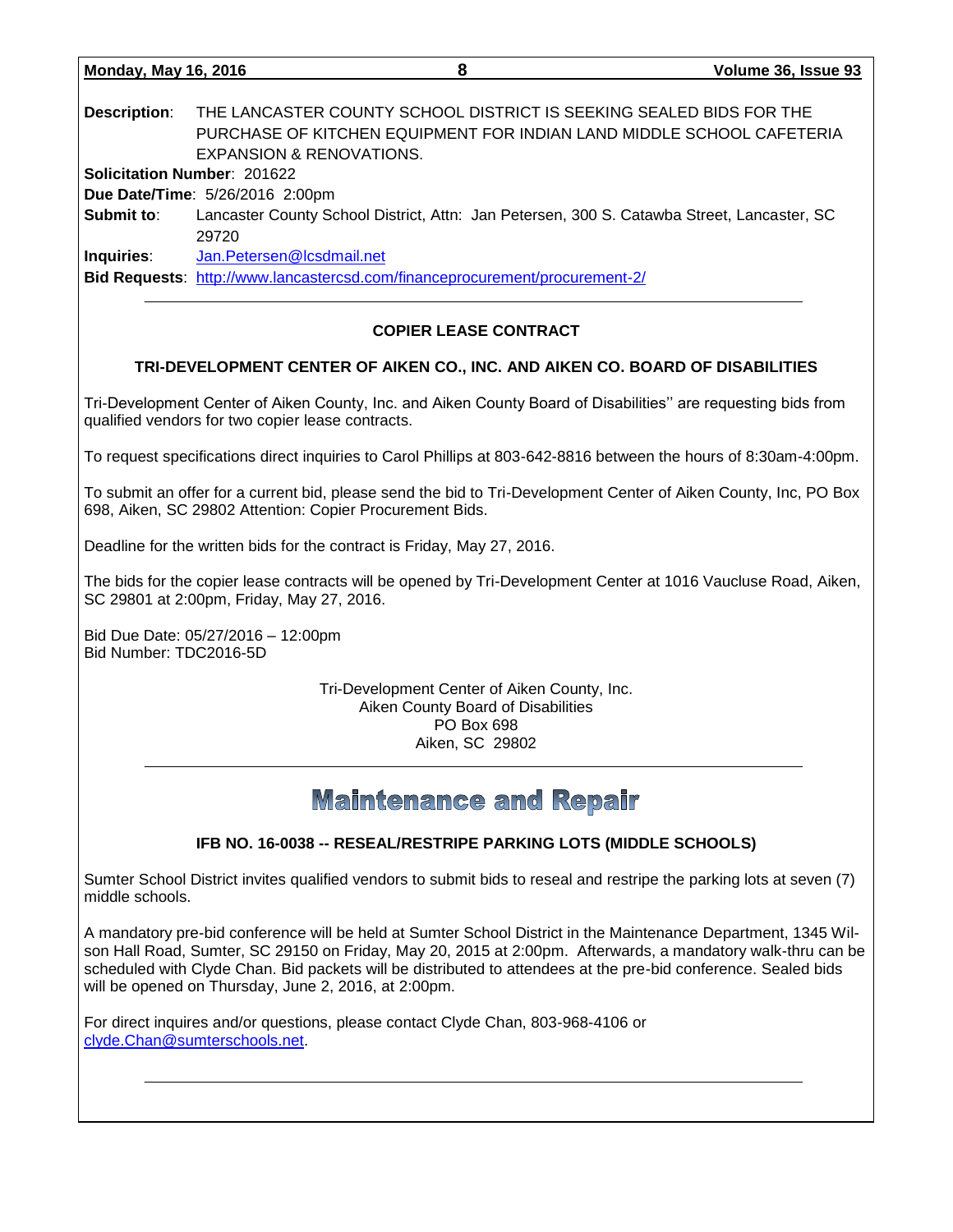## **Minor Construction <\$50,000**

**Project Name:** REPLACE PANIC HARDWARE **Project Number:** H51-50036 **Project Location:** HARPER STUDENT/WELLNESS CTR., 45 Courtenay Drive, Charleston, SC 29425 **Construction Cost Range:** \$20,000 - \$24,000 **Description of Project:** Replace panic hardware on 16 doors within 45 calendar days. **Bidding Documents / Plans May Be Obtained From:** [http://academicdepartments.musc.edu/vpfa/eandf/construction\\_projects/](http://academicdepartments.musc.edu/vpfa/eandf/construction_projects/) **Note:** Bidders must obtain bidding Documents/Plans from the above listed source(s) to be listed as an official plan holder. Only those bidding documents / plans obtained from the source(s) are official. Bidders that rely on copies of bidding documents / plans obtained from any other source do so at their own risk. **Agency/Owner:** MUSC **Name & Title of Agency Coordinator:** Jimmy Stewart **Address:** 97 Jonathan Lucas St., Charleston, SC 29424 **E-mail:** [stewarjh@musc.edu](mailto:stewarjh@musc.edu) **Telephone:** 843-792-3753 **Fax:** 843-792-0251 **Pre-Bid Conf./Site Visit:** Yes, non-mandatory **Pre-Bid Date/Time:** 5/20/2016 2:00pm **Place:** HARPER STUDENT/WELLNESS CTR., Membership Desk, 45 Courtenay Drive, Charleston, SC 29425 **Bid Closing Date/Time:** 5/27/2016 **Place:** 97 Jonathan Lucas St., Second Floor, Charleston, SC 29425 **Hand Deliver Bids To:** Jimmy Stewart **Mail Bids To:** MSC 190

**Project Name:** SIGN DISPLAY FOR THE LIBERTY CIVIC AUDITORIUM **Project Number:** 2016-16 **Project Location:** 222 McDaniel Avenue Pickens SC 29671 **Bid Security Required:** No **Performance Bond Required:** Yes **Payment Bond Required:** No **Construction Cost Range:** \$25,000-\$50,000 **Description of Project:** Painting of the exterior of the County Courthouse **Bidding Documents / Plans May Be Obtained From:** [www.co.pickens.sc.us](http://www.co.pickens.sc.us/) **Agency/Owner:** Pickens County **Name & Title of Agency Coordinator:** Ralph Guarino Purchasing Director **Address:** 222 McDaniel Avenue Pickens SC 29671 **E-mail:** [ralphg@co.pickens.sc.us](mailto:ralphg@co.pickens.sc.us) **Telephone:** 864-898-5854 **Fax:** 864-898-5924 **Bid Closing Date/Time:** 6/15/2016 2:00pm **Place:** 222 McDaniel Avenue, Pickens, SC 29671 Board Room **Hand Deliver Bids To:** Ralph Guarino Jr., 222 McDaniel Avenue, Pickens, SC 29671 **Mail Bids To:** Purchasing Department 222, McDaniel Avenue, Pickens B-3, SC 29671

**Project Name:** ROOF REPLACEMENT FOR FOSTER CTH **Project Location:** 2628 Hwy 9, Cheraw, SC, 29520 **Construction Cost Range:** \$ 11,000 **Description of Project:** Removal and Replacement of Shingles House & Detached Carport **Bidding Documents / Plans May Be Obtained From:** Contact Billy Windham using information below to obtain bid specifications or to schedule a site visit (site visit mandatory to bid) **Agency/Owner:** CHESCO Services **Name & Title of Agency Coordinator:** Billy Windham / Property Manager **Address:** PO Drawer 151, Chesterfield, SC, 29709` **E-mail:** [b.windham@chescoservices.org](mailto:b.windham@chescoservices.org) **Telephone:** 843-623-5409 office **Fax:** 843-623-5406 **Bid Closing Date/Time:** 5/27/2016 4:00pm **Place:** 1224 East Blvd., Chesterfield, SC 29709 **Hand Deliver Bids To:** 1224 East Blvd., Chesterfield, SC, 29709 **Mail Bids To:** PO Drawer 151, Chesterfield, SC, 29709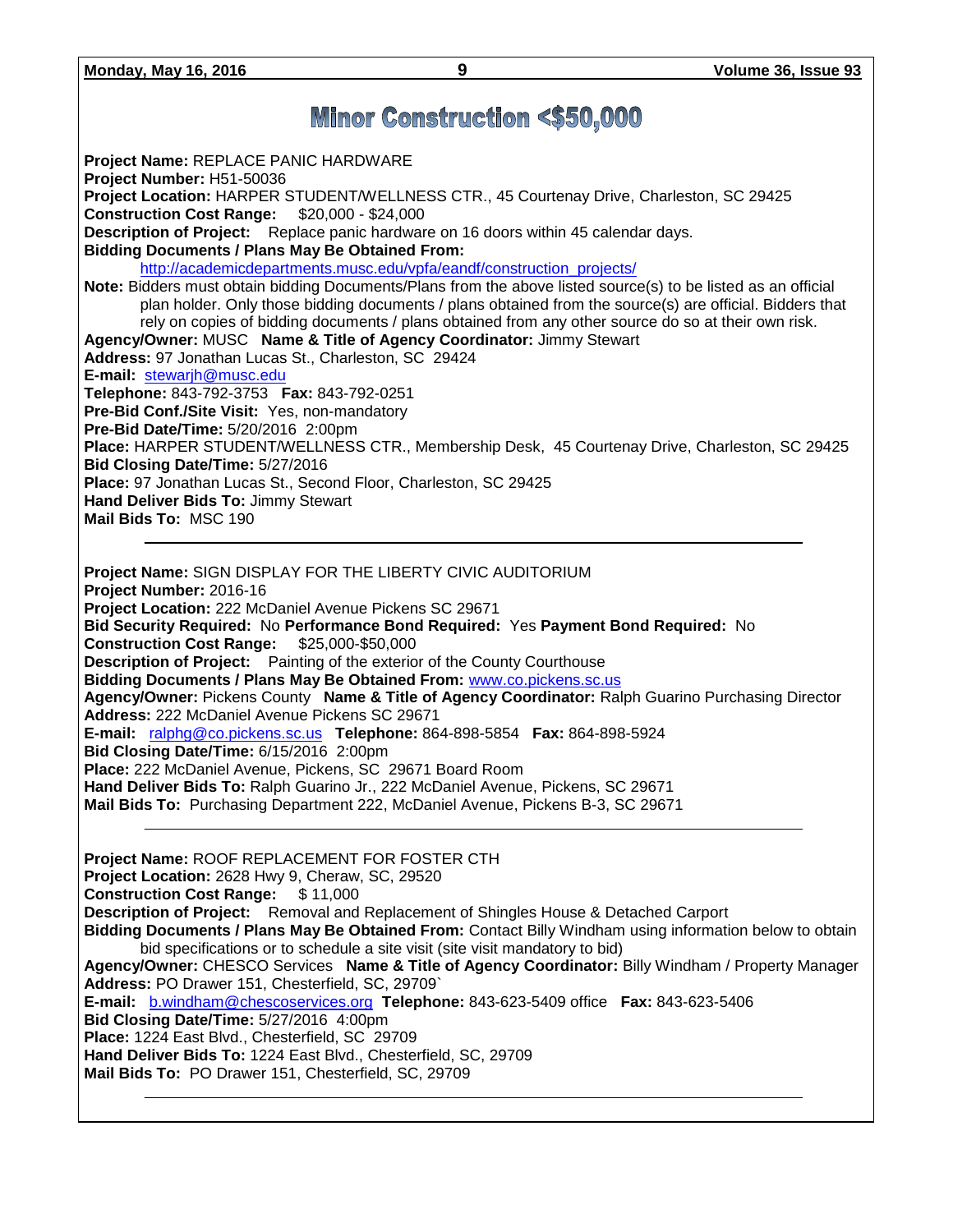

#### **IFB NO. 16-0035 -- CARPET & FLOORING PRODUCTS AND SERVICES**

Sumter School District invites the submission of bids by qualified vendors to provide services for removal and installation of carpet and other flooring materials at various schools throughout the district. A mandatory Pre-Bid Conference will be held at Sumter School District in the Maintenance Department Professional Development Room, 1345 Wilson Hall Road, Sumter, SC 29150, on Thursday, May 19, 2016 at 2:00pm.

Bid packets will be distributed to attendees at the mandatory Pre-Bid Conference. For direct inquiries, contact Clyde Chan, [Clyde.Chan@sumterschools.net,](mailto:Clyde.Chan@sumterschools.net) 803-469-6900 ext. 602, or 803-968-4106.

Sealed bids will be opened on Tuesday, May 31, 2016 at 2:00pm at Sumter School District in the Maintenance Department Professional Development Room, 1345 Wilson Hall Road, Sumter, SC 29150.

#### **IFB NO. 16-0036 -- FLOORING PRODUCTS AND SERVICES**

Sumter School District invites the submission of bids by qualified vendors to provide flooring materials and installation at various schools throughout the district. A mandatory Pre-Bid Conference will be held at Sumter School District in the Maintenance Department Professional Development Room, 1345 Wilson Hall Road, Sumter, SC 29150, on Thursday, May 19, 2016 at 2:00pm.

Bid packets will be distributed to attendees at the mandatory Pre-Bid Conference. For direct inquiries, contact Clyde Chan, [Clyde.Chan@sumterschools.net,](mailto:Clyde.Chan@sumterschools.net) 803-469-6900 ext. 602, or 803-968-4106.

Sealed bids will be opened on Tuesday, May 31, 2016 at 2:30pm at Sumter School District in the Maintenance Department Professional Development Room, 1345 Wilson Hall Road, Sumter, SC 29150.

**Description:** The School District of Pickens County is accepting quotes for West End Elementary Selective VCT FLOORING REPLACEMENT. Vendors must be located within a 50 mile radius from this school Elementary (314 Pelzer Highway, Easley, SC).

**Solicitation Number:** 116-46-5-31

**Deadline for Questions:** May 25, 2016 before 10:00am. All questions should be emailed to [KateWil](mailto:KateWilson@pickens.k12.sc.us)[son@pickens.k12.sc.us](mailto:KateWilson@pickens.k12.sc.us) o[r JoLynMauldin@pickens.k12.sc.us.](mailto:JoLynMauldin@pickens.k12.sc.us)

**Due Date/Time:** May 31, 2016 at 10:00am

**Submit to:** School District of Pickens County, Attn: Kate Wilson, Coordinator of Procurement, School District of Pickens County, 1348 Griffin Mill Road, Easley, SC 29640

**Inquiries:** [KateWilson@pickens.k12.sc.us](mailto:KateWilson@pickens.k12.sc.us) o[r JolynMauldin@pickens.k12.sc.us](mailto:JolynMauldin@pickens.k12.sc.us)

**Bid Requests:** [www.pickens.k12.sc.us,](http://www.pickens.k12.sc.us/) Departments; Procurement; and Solicitations & Awards; Print Solicitation.

#### **CHARLESTON CO. -- FLOOR CARE AT LAW ENFORCEMENT CENTER**

SOLICITATION NUMBER: IFB No. 5063-16R

DESCRIPTION OF WORK: Floor Care at Law Enforcement Center

PRE-PROPOSAL CONFERENCE: NON-MANDATORY Tuesday, May 24, 2016 At 10:00am 3691 Leeds Ave. North Charleston, SC 29401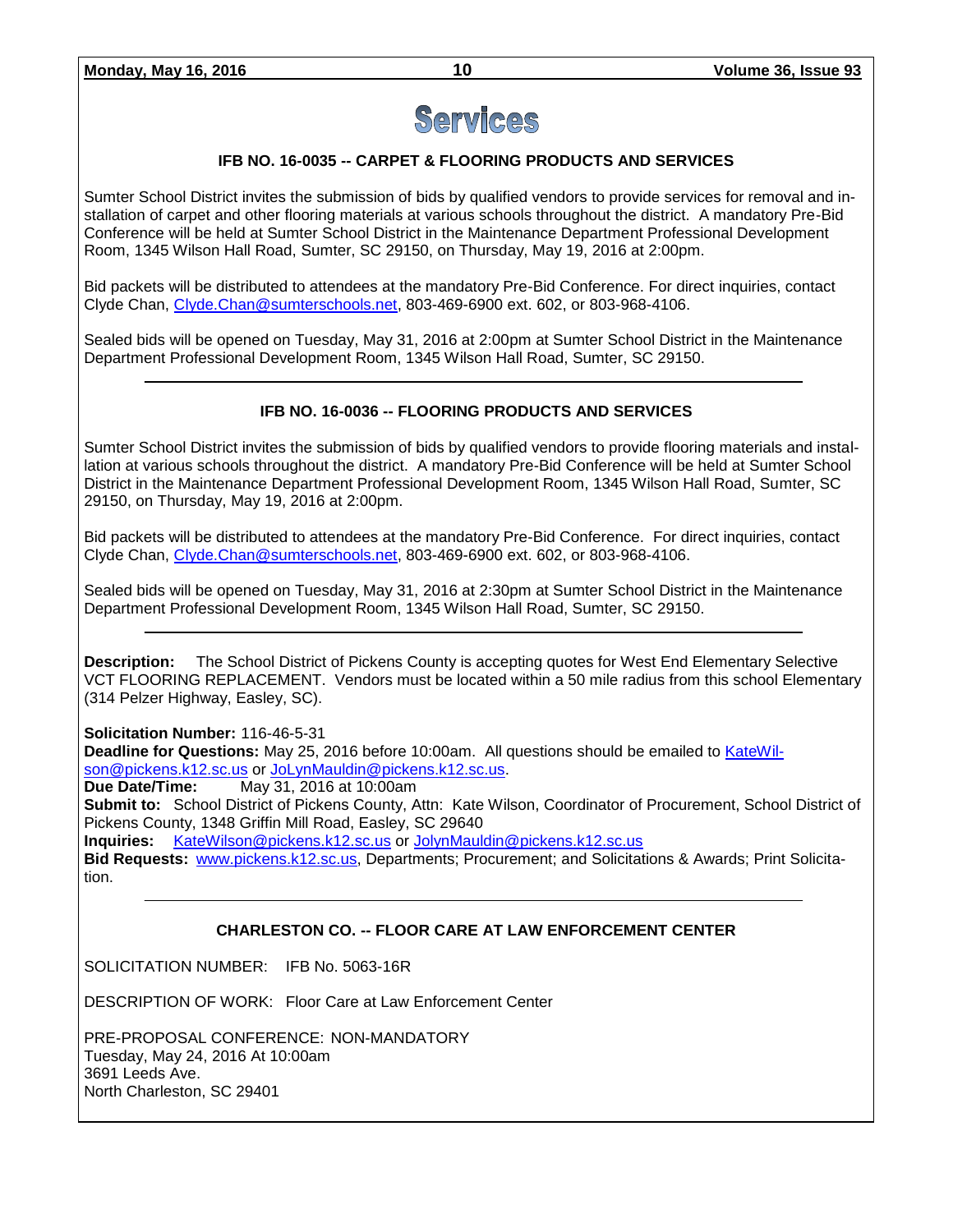**Monday, May 16, 2016 11 Volume 36, Issue 93**

DUE DATE FOR WRITTEN QUESTIONS: Friday, May 27, 2016 At 5:00pm Fax: 843-958-4758 OR Email: [gramage@charlestoncounty.org](mailto:gramage@charlestoncounty.org)

DUE DATE/TIME: Tuesday, June 7, 2016 At 3:00pm

LOCATION: Procurement Department 4045 Bridge View Drive, Suite B250 North Charleston, SC 29405

To obtain a copy of this solicitation please visit our website at [www.charlestoncounty.org.](http://www.charlestoncounty.org/)

# Supplies

**Description:** PROMOTIONAL ITEMS FOR STATE LIBRARY **Solicitation Number:** 5400011541 **Submit Offer By:** 05/31/2016 11:00am **Purchasing Agency:** SFAA, Div. of Procurement Services, MMO 1201 Main Street, Suite 600 Columbia, SC 29201 **Buyer:** ROBERT MALPASS **Email:** [remalpass@mmo.sc.gov](mailto:remalpass@mmo.sc.gov) **Download Solicitation From:**  <http://webprod.cio.sc.gov/SCSolicitationWeb/solicitationAttachment.do?solicitnumber=5400011541>

**Description:** MILK PRODUCTS **Solicitation No.:** 04-216 **Delivery Point:** Florence School District One Administration Bldg., 319 S. Dargan St., Florence, SC 29506 (lead location). **Submit Offer By:** 5/31/2016 2:00pm **Purchasing Entity:** Jane H. Miley, 319 S. Dargan Street, Florence, SC 29506 **Buyer:** Jane H. Miley, 843-664-2153, [jmiley@fsd1.org](mailto:jmiley@fsd1.org) **Direct Inquiries To:** Donnie Chavis, 843-673-1132, [donnie.chavis@fsd1.org](mailto:donnie.chavis@fsd1.org)

#### **IFB NO. 16-0037 -- CARPET PRODUCTS**

Sumter School District invites qualified vendors to submit bids to provide carpet products at various schools throughout the district. A mandatory Pre-Bid Conference will be held at Sumter School District in the Maintenance Department Professional Development Room, 1345 Wilson Hall Road, Sumter, SC 29150, on Thursday, May 19, 2016 at 2:00pm.

Bid packets will be distributed to attendees at the mandatory Pre-Bid Conference. For direct inquiries, contact Clyde Chan, [Clyde.Chan@sumterschools.net,](mailto:Clyde.Chan@sumterschools.net) 803-469-6900 ext. 602, or 803-968-4106.

Sealed bids will be opened on Tuesday, May 31, 2016 at 3:00pm at Sumter School District in the Maintenance Department Professional Development Room, 1345 Wilson Hall Road, Sumter, SC 29150.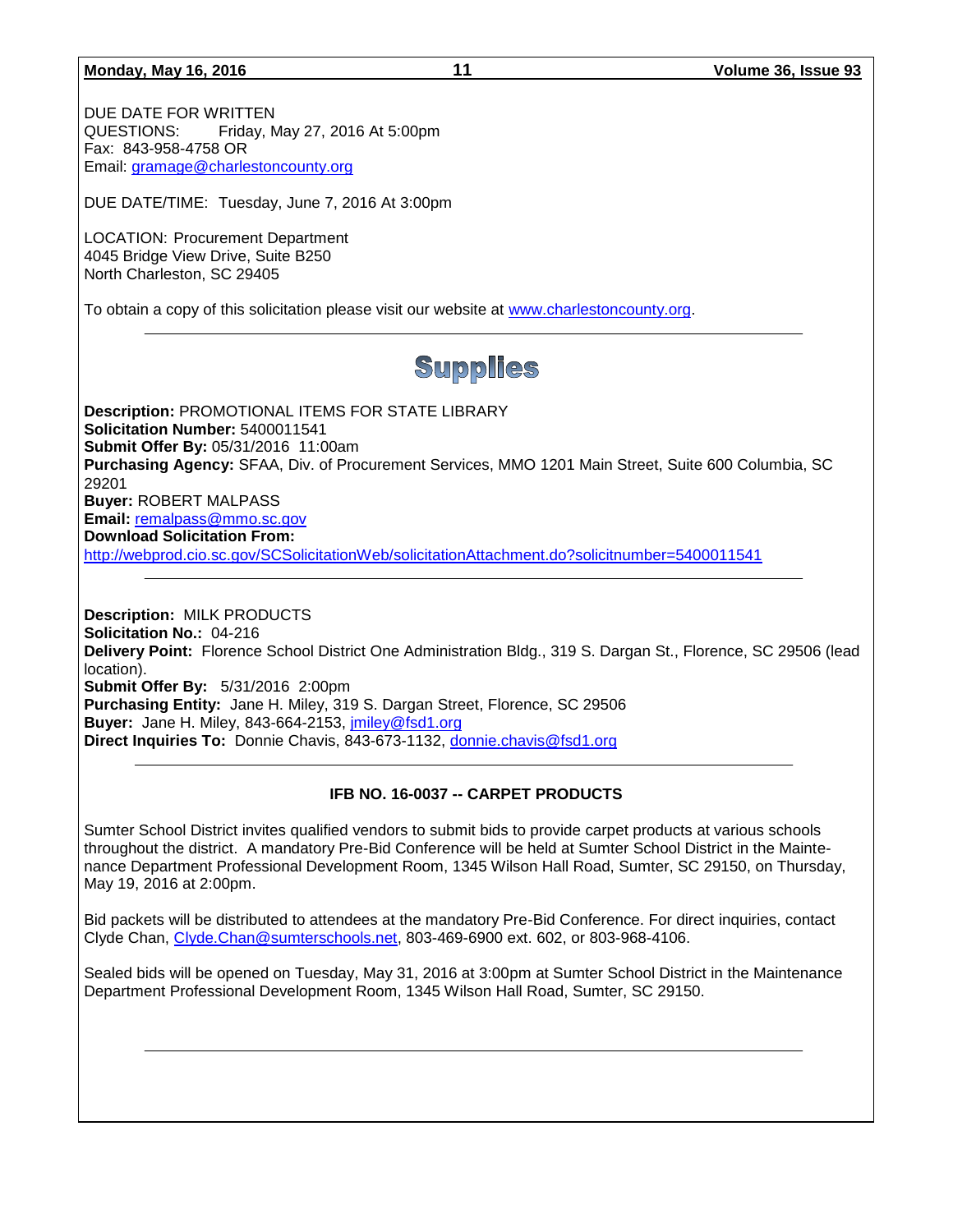# **SCBO Notices**

#### **VENDORS, DON'T NEGLECT TO CHECK THE STATE'S FIXED PRICE BIDS**

If authorized by the original solicitation, the State may use "competitive fixed price bidding" to create procurements with an open response date. These fixed price bids are advertised in SCBO once, but the solicitation may provide for bids to be accepted continuously or periodically during the contract term. The links below take you to a listing of all open solicitations conducted by the central purchasing office using the competitive fixed pricing bidding rules.

> Fixed Price Bids - [Information Technology](http://www.mmo.sc.gov/PS/vendor/PS-vendor-fixed-price-bids-it.phtm) (Open Response Date) Fixed Price Bids - [Supplies & Services](http://www.mmo.sc.gov/PS/vendor/PS-vendor-fixed-price-bids-ss.phtm) (Open Response Date)

#### **INSPECTOR GENERAL'S FRAUD HOTLINE**

(State Agency fraud only)

1-855-723-7283 / [http://oig.sc.gov](http://oig.sc.gov/)

#### **COMMENTS?**

The Division of Procurement Services encourages you to make your comments via the following methods: Customer Comment System:<http://www.mmo.sc.gov/PS/ccs/MMO-ccs-index.phtm> Telephone 803-737-0600

### **Helpful Links**

To sign up for an RSS feed for SCBO: [http://procurement.sc.gov/PS/general/scbo/scbo-rss.php.](http://procurement.sc.gov/PS/general/scbo/scbo-rss.php).

For information about SCBO: <http://procurement.sc.gov/PS/general/scbo/PS-scbo-index.phtm>

For links to purchasing website across South Carolina: <http://www.mmo.sc.gov/PS/vendor/PS-vendor-other-sol.phtm>

For vendor information: <http://procurement.sc.gov/PS/vendor/PS-vendor-new.phtm>

For vendor registration: <http://procurement.sc.gov/PS/vendor/PS-vendor-registration.phtm>

> Division of Procurement Services homepage: <http://procurement.sc.gov/PS/PS-index.phtm>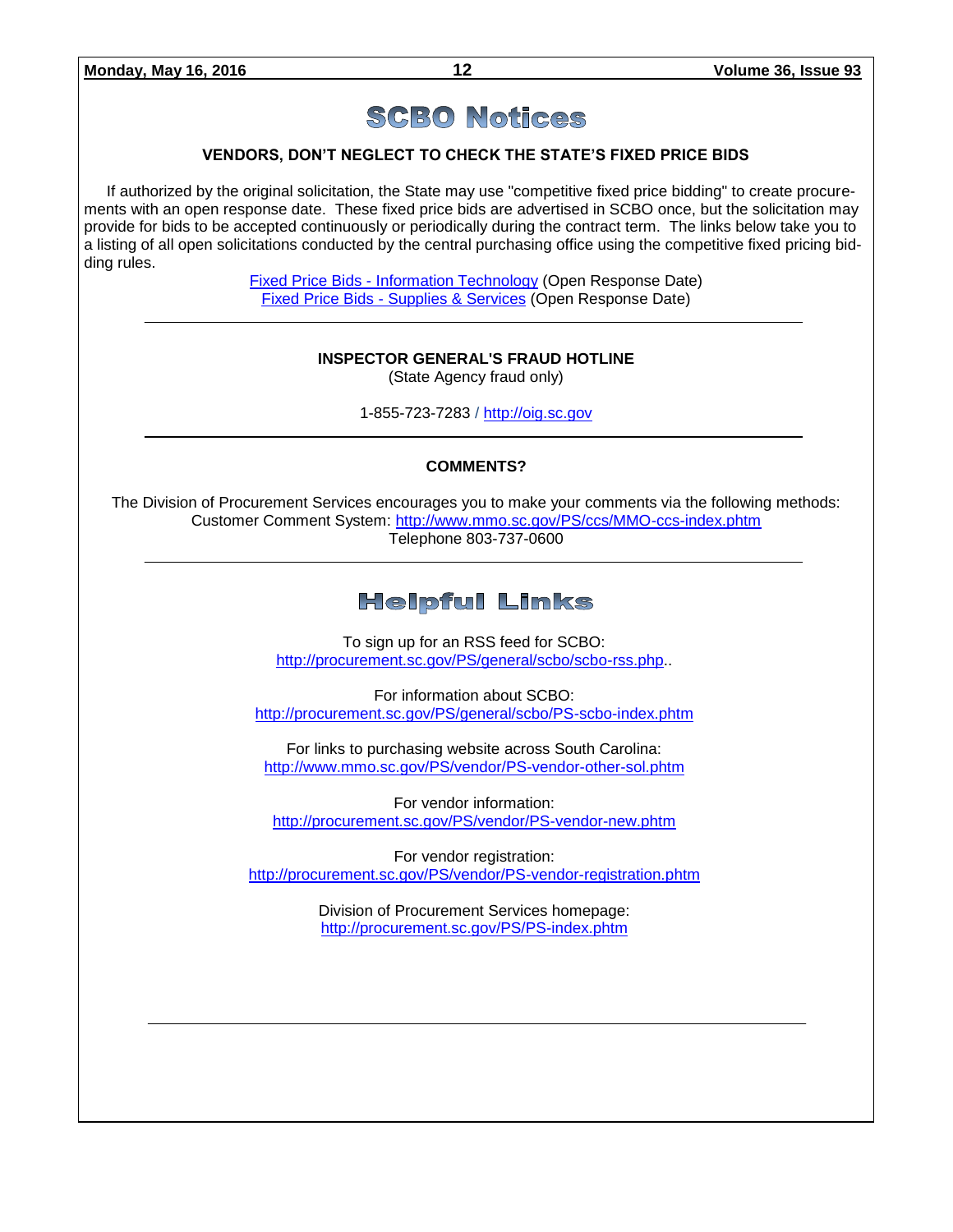